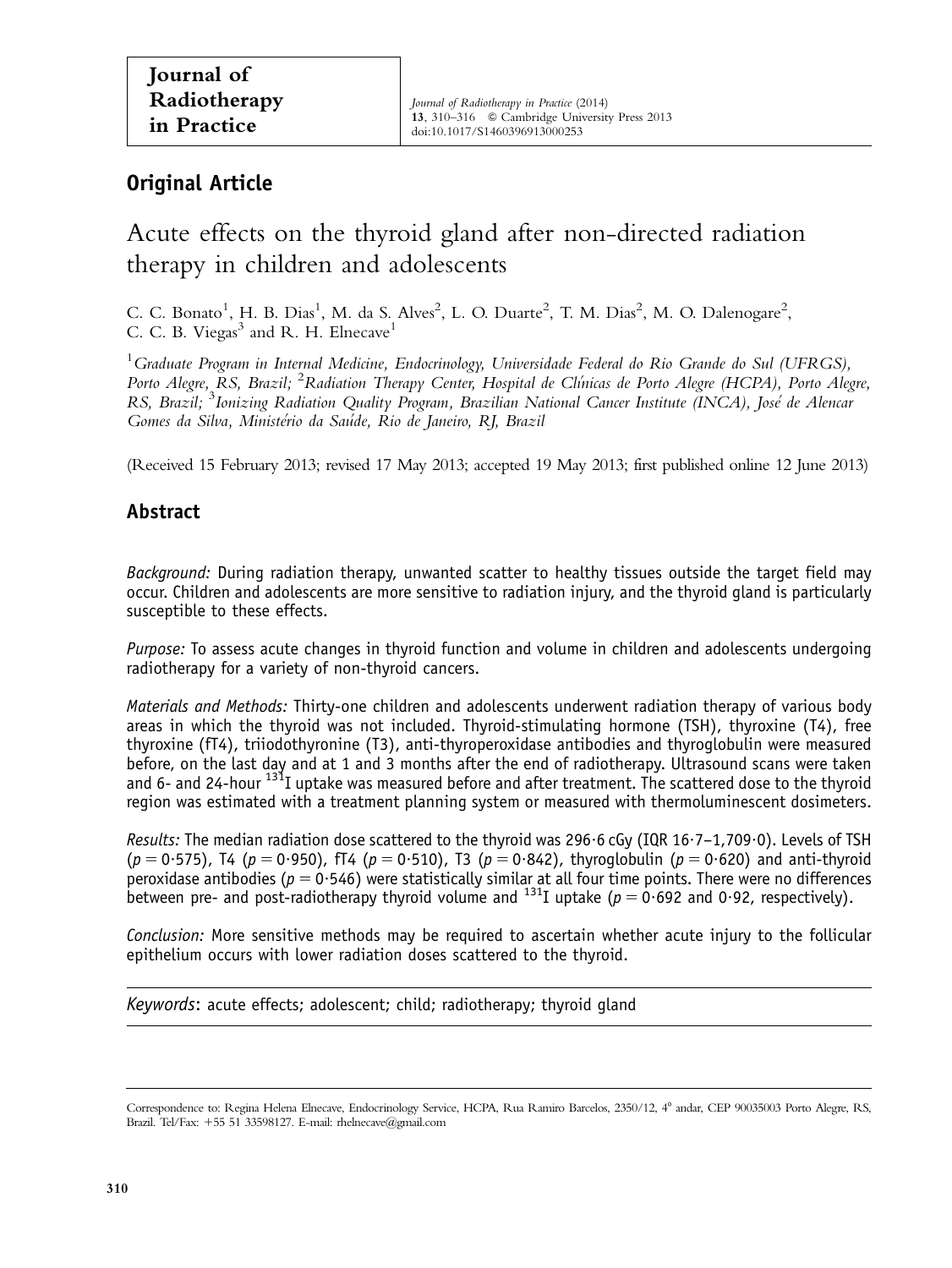#### INTRODUCTION

Approximately 1 in every 350 individuals living in the United States will develop cancer before the age of  $20<sup>1</sup>$  Since the 1960s, a variety of treatment modalities have been used against cancer, including combinations of surgery, chemotherapy and radiation. Currently, over 70% of children diagnosed with cancer will survive for years, if not decades, after treatment.<sup>2</sup> However, cancer therapy carries a high morbidity rate, and may affect organs not targeted during treatment.<sup>3</sup>

During radiation therapy, the highest radiation doses are directed to the tumour or target tissues, but radiation may scatter to nearby healthy tissue.<sup>[4](#page-6-0)</sup> Children are more sensitive to radiation injury, perhaps because of higher cell replication rates and their longer life expectancy.<sup>5</sup> The thyroid gland is particularly susceptible to the effects of radiation and is often located near the target field of radiation therapy.<sup>[6](#page-6-0)</sup> Hypothyroidism is the most common consequence of thyroid radiation injury, and early detection is paramount in the prevention of changes in growth and develop-ment.<sup>[7,8](#page-6-0)</sup> Although several studies have focused on this topic, the exact timing of these changes is still unknown, as is their potential correlation with radiation doses.

This study consisted of a prospective assessment of children and adolescents who underwent radiation therapy directed to a variety of organs and structures other than the thyroid to evaluate the occurrence of any functional and structural changes in this gland within 3 months after completion of radiation treatment.

#### MATERIALS AND METHODS

The study sample comprised 31 children and adolescents, with a median age of  $7.0$  years (interquartile range  $(IQR)$ : 3.6–16; range:  $1.3-20.0$ , treated between January 2009 and December 2011. Patients were consecutively enroled into a contemporary cohort for early diagnosis of acute functional or volumetric thyroid changes (the latter diagnosed by ultrasonography) after external radiation therapy not directed to the thyroid gland. The exclusion

criteria were: glucocorticoid therapy, history of thyroid dysfunction, history of radiation therapy, a planned radiation therapy regimen in which the thyroid gland fell within the main beam, or a planned radiation therapy regimen involving total body irradiation. The irradiated sites encompassed several different body segments, for the treatment of a wide range of cancers. Radiation was administered with one of two linear accelerators (Siemens Mevatron MDE, S/N 3054, nominal photon energy 6 MV, or Varian 23EX, S/N 3595, nominal photon energies 6 and 15 MV; Siemens, Concord, USA) at the Hospital de Clínicas de Porto Alegre (HCPA) Radiation Therapy Center.

Thyroid-stimulating hormone (TSH), thyroxine (T4), free thyroxine (fT4), triiodothyronine (T3), anti-thyroperoxidase antibodies (anti-TPO) and thyroglobulin (Tg) levels were measured before radiation therapy, on the last day of radiation therapy and at 1 and 3 months after the end of radiation therapy. Measurements were obtained by electrochemiluminescence immunoassay (ECLIA) or chemiluminescence immunoassay (CLIA). Both methods exhibited good correlation and agreement on analysis at the HCPA Clinical Pathology Laboratory. All ECLIA assays were performed on Roche equipment (Roche Diagnostics GmbH, Mannheim, Germany) and reference ranges were as follows: TSH,  $0.27-4.2 \mu U I/mL$ ; T4,  $5.1-14.1 \mu g/dL$ ; fT4, 0?93–1?7 ng/dL; T3, 80–200 ng/dL; anti-TPO antibodies,  $\leq$ 34 UI/mL; and Tg, 1·4–78 ng/mL. CLIA assays were performed on Siemens equipment (Siemens Healthcare Diagnostics, Erlangen, Germany) and reference ranges were as follows: TSH,  $0.35-5.50 \mu U I/mL$ ; T4,  $3.2-12.6 \,\mu$ g/dL; fT4,  $0.70-1.90 \,\text{ng/dL}$ ; T3, 60–181 ng/dL; anti-TPO antibodies,  $\leq$ 35 UI/mL; and Tg,  $\leq 55$  ng/mL.

Thyroid volume was measured by ultrasound before and shortly after the completion of radiation therapy by a staff radiologist at the HCPA Radiology Service, using an ALOKA ProSound 4000 ultrasonography system (Hitachi-Aloka, Japan) with a 15 Hz linear transducer.

Six- and 24-hour  $^{131}I$  uptake (10  $\mu$ Ci) was measured at baseline and after the last radiation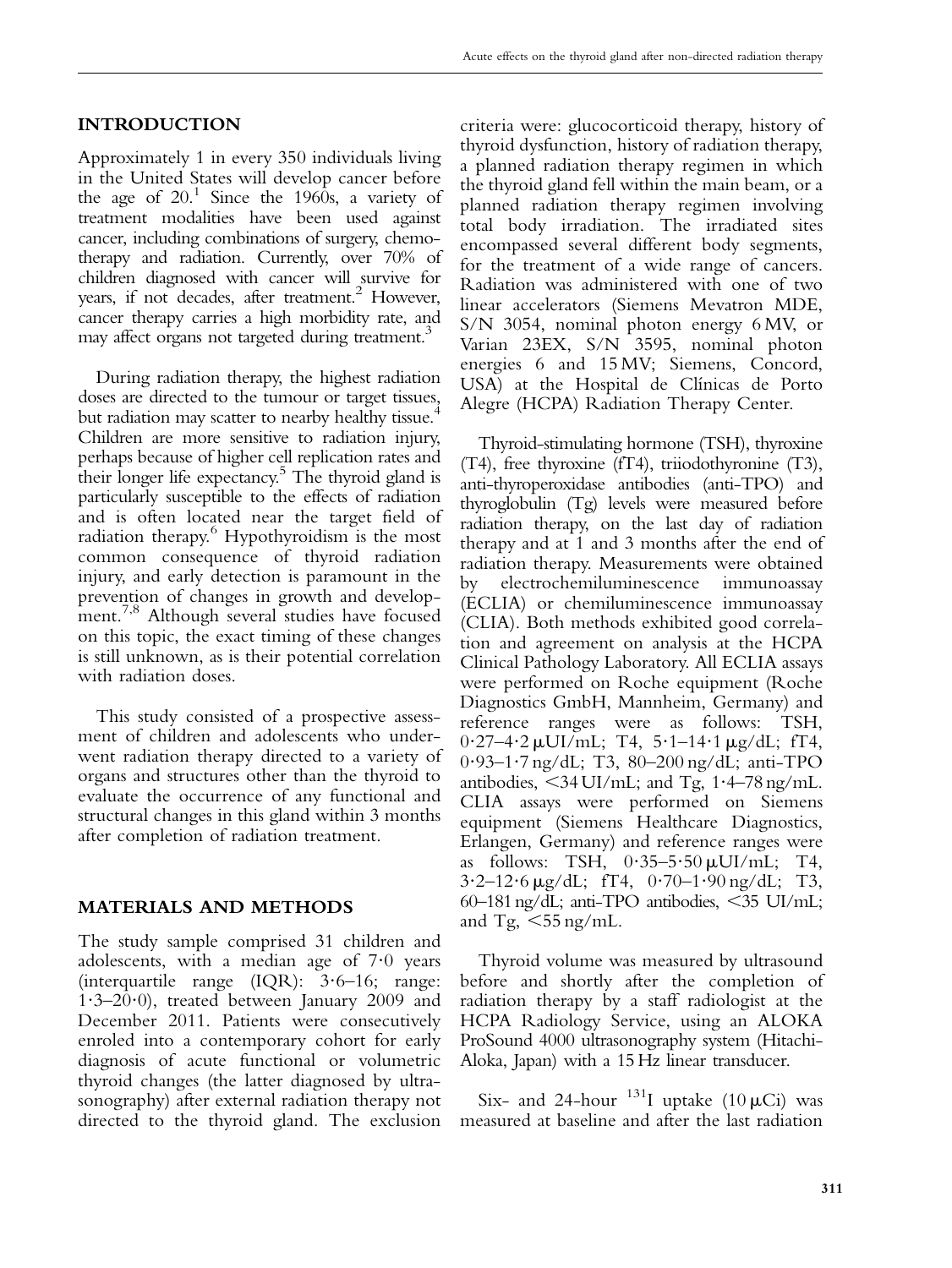therapy session. The tests were performed at HCPA Nuclear Medicine Service using a GE Millennium gamma camera (GE Healthcare, Milwaukee, WI, USA).

Patients' chemotherapy regimens were recorded, but not analysed, as there is controversy regarding the potential isolated or add-on effect of chemotherapy on thyroid dysfunction.<sup>9–12</sup>

In patients who underwent computerised planning of 3D conformal radiation therapy, a radiologist contoured the thyroid gland in their planning CT scans. The estimated scattered dose to the thyroid during radiation therapy was then calculated with the Eclipse  $10.0$  TPS (VARIAN Medical Systems, Palo Alto, CA, USA). This software package uses pencil beam convolution and anisotropic analytical algorithms for dose calculation.

The linear accelerator was calibrated with a Farmer-type ionisation chamber (Freiburg, Germany; PTW TN30004, S/N 244) and a PTW Unidos E electrometer (Freiburg, Germany; S/N T10010-00055), in accordance with the IAEA TRS-398 protocol.

Scattered doses to the thyroid gland and to the skin overlying the thyroid isthmus, where thermoluminescent dosimeters (TLDs) were placed, were estimated in the treatment planning system. Field and total radiation doses were calculated. Dose–volume histograms were used to determine the mean dose to the gland.

During treatment, TLDs were placed onto the skin overlying the thyroid isthmus to measure the radiation dose from each treatment field that reached the thyroid gland. As the thyroid is located only a few millimetres from the surface (skin), one may estimate that the entrance dose (by definition, the absorbed dose at depth of maximum ionisation) is the dose absorbed by the gland. Therefore, doses measured by TLDs during treatment provide reliable estimates of the radiation dose deposited in the region of the gland. At least two measurements were obtained for each treatment field in some sessions.

TLDs were provided and analysed by the Radiation Therapy Quality Program of the Jose´ de Alencar Gomes da Silva National Cancer Institute (INCA), affiliated with and operated by the Brazilian Ministry of Health, in Rio de Janeiro. The dosimeters were Harshaw TLD-100 (Thermo RMP, Waltham, USA) chips (lithium fluoride doped with magnesium and titanium [LiF:MgTi], dimensions:  $3 \times 3 \times 0.9$  mm<sup>3</sup>). One pair of TLDs was used for each treatment field, and the mean of two measured values calculated for analysis. The pair of TLDs was placed into a chrome-nickel steel hemispherical build-up cap (radius 15 mm) to accomplish electronic equilibrium and to ensure maximal readings.

TLD readouts were performed in a PCL3 (Fimel) reader at the Radiation Therapy Quality Program, INCA, Rio de Janeiro. Annealing was performed with an EDG1800 oven (EDG Equipamentos, Brazil) and a Fanem 315SE drying oven (Fanem, Guarulhos, Brazil).

The procedures carried out on the patients of this study were reviewed and approved by the Research Ethics Committee of the Hospital de Clínicas de Porto Alegre (protocol number 04-376), where the study was conducted, and were performed in accordance with standards set by the committee and in compliance with the 1975 Helsinki Declaration and its 2000 revision. Assent from patients and informed consent from their legal guardians was obtained before the study.

#### Statistical analysis

Based on Nishiyama et al.,<sup>[13](#page-6-0)</sup> who estimated an effect size  $(E/S)$  of 1.23 standard deviation units (which is considered a large effect), we chose to use a smaller effect. Thus, for a 40% smaller effect size  $(E/S = 0.74)$ , a significance level of  $\alpha$  = 0.05 and a statistical power of 90% to detect TSH changes before and after radiotherapy, the required sample size was estimated at 21 patients. Considering a maximum loss to follow-up of 20%, the sample size was expanded to 27 patients.

Quantitative laboratory test values (TSH, T4, fT4, T3, Tg and anti-TPO antibodies)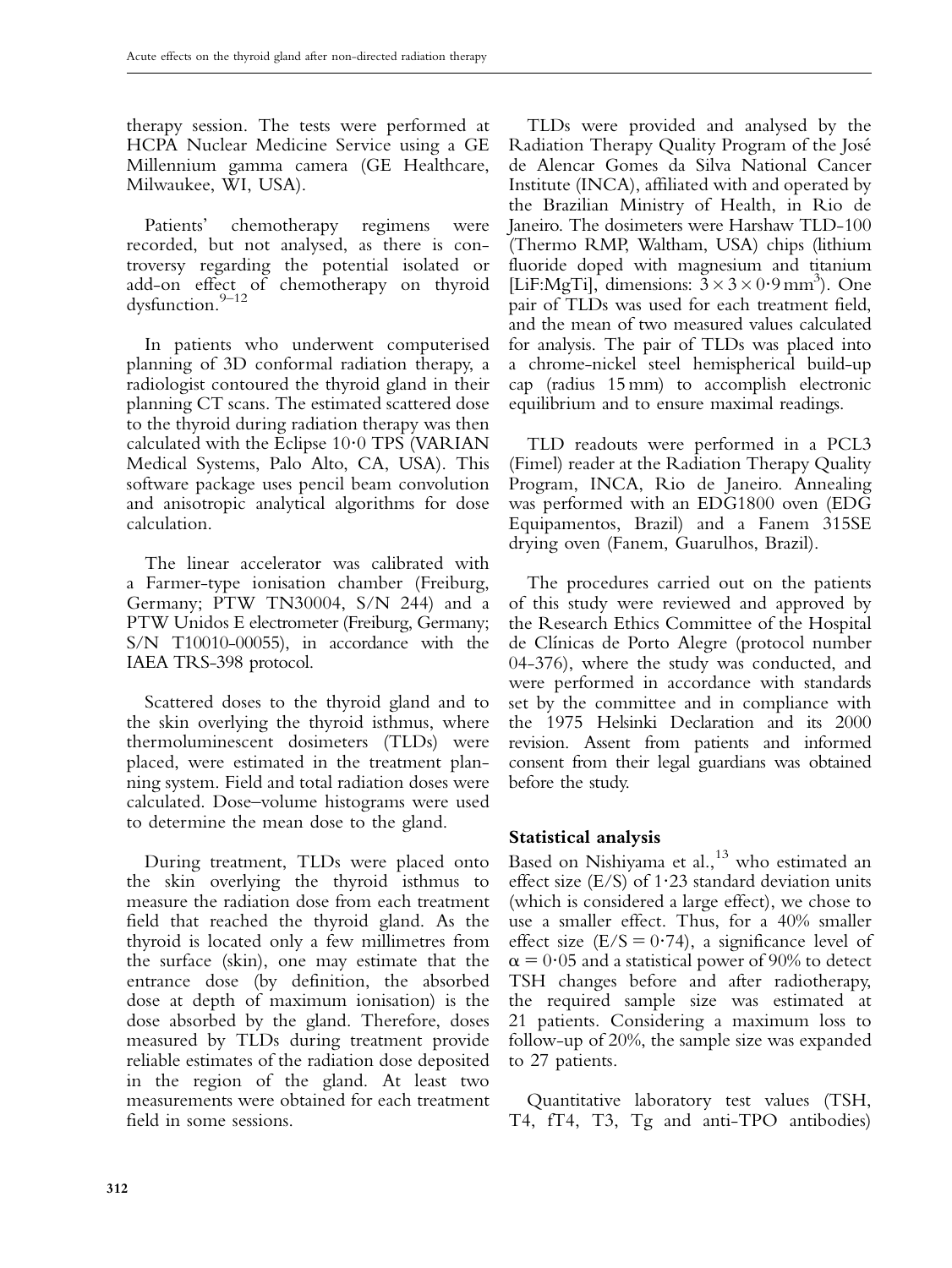Acute effects on the thyroid gland after non-directed radiation therapy

were skewed and thus log-transformed before analysis. A mixed-effects model for repeated measures was used, with comparison across all four time points of assessment. A similar model was used to assess the effects of sex, age (as a dichotomous variable, with the cut-off set at 15 years), the interaction between sex and age, and the total radiation dose scattered to the thyroid. Values were expressed as the mean antilog of log-transformed values (i.e., the geometric mean).

Thyroid volumes were expressed as medians, interquartile ranges  $(P_{25}-P_{75})$  and ranges (minimum–maximum). The Wilcoxon signedrank test was used for between-group comparisons of this variable.

Six-hour and 24-hour <sup>131</sup>I uptake values, before and after radiation therapy, were expressed as means and standard deviations and subjected to mixed-effects repeated measures analysis.

The significance level was set at  $\alpha = 0.05$  for all analyses. However, for multivariable analyses, values of  $0.10 > p > 0.05$  were considered borderline significant.[14](#page-6-0) Data were processed and analysed with SPSS version 18?0 and R version 2.14.1 softwares.

#### RESULTS

The overall sample profile is described in Table 1.

There were no statistically significant differences across the four time points of assessment with regard to levels of TSH ( $p = 0.575$ ), T4  $(p = 0.950)$ , fT4  $(p = 0.510)$ , T3  $(p = 0.843)$ , Tg  $(p = 0.620)$  [\(Figure 1\)](#page-4-0) or anti-TPO antibodies ( $p = 0.546$ ).

Regarding T4, there were borderline differences in the rate of change between younger subjects  $(0.44 \,\mathrm{\mu g/dL}$  at measurement 1–10.15  $\mu \mathrm{g/dL}$  at measurement 4; a  $7.5\%$  increase) and older subjects  $(8.28 \,\mu\text{g/dL})$  at measurement 1–7.67 at measurement 4; a  $7.3\%$  decrease) ( $p = 0.082$ ). Although there was no statistically significant effect of sex on the rate of change of T4 ( $p = 0.998$ ), or an interaction effect between age and sex over

|  |  | Table 1. Sample profile |  |
|--|--|-------------------------|--|
|--|--|-------------------------|--|

| Variable                            | $n = 31$               |
|-------------------------------------|------------------------|
| Age, years (interquartile range)    | $7.0(3.6-16.0)$        |
| Sex [n (%)]                         |                        |
| Male                                | 22 (72)                |
| Female                              | 9(29)                  |
| Cancer type [n (%)]                 |                        |
| Abdominal neuroblastoma             | 7(22.6)                |
| Acute lymphoblastic leukaemia       | 6(19.4)                |
| Hodgkin's lymphoma                  | 4(12.9)                |
| Retinoblastoma                      | 2(6.5)                 |
| Wilms' tumour                       | 2(6.5)                 |
| Thoracic neuroblastoma              | 2(6.5)                 |
| CNS tumour                          | 2(6.5)                 |
| Acute myeloid leukaemia             | 1(3.2)                 |
| Non-Hodgkin lymphoma                | 1(3.2)                 |
| Medulloblastoma                     | 1(3.2)                 |
| Rhabdomyosarcoma                    | 1(3.2)                 |
| Synovial sarcoma                    | 1(3.2)                 |
| Primitive neuroectodermal tumour    | 1(3.2)                 |
| Irradiated region [n (%)]           |                        |
| Abdomen                             | 7(22.6)                |
| Thoracic                            | 7(22.6)                |
| Head                                | 6(19.4)                |
| Head and spine                      | 3(9.7)                 |
| 0 <sub>rbit</sub>                   | 2(6.5)                 |
| Lower extremity                     | 1(3.2)                 |
| Pelvis                              | 1(3.2)                 |
| Testicle                            | 1(3.2)                 |
| Lateral cervical                    | 1(3.2)                 |
| Upper extremity                     | 1(3.2)                 |
| Suprascapular                       | 1(3.2)                 |
| Total prescribed dose (cGy)         | 3,060 (2,160-4,140)    |
| Scattered dose to the thyroid (cGy) | $296.6 (16.7 - 1,709)$ |
| Post chemotherapy                   | 23(74.1)               |
| Concomitant chemotherapy            | 7(22.5)                |
| Without chemotherapy                | 1(3.2)                 |

Note: Data are expressed as  $n$  (%) or median (interquartile range). Abbreviation: CNS, central nervous system.

time, data indicate that younger girls would have the highest levels and boys the lowest across all four time points  $(p = 0.05)$  [\(Figure 2](#page-4-0)). When the radiation dose scattered to the thyroid was added to the T4 model, which already included age and sex, its effect did not show a significant impact on the rate of change across all four measurements  $(p = 0.322)$ .

Although subjects under the age of 15 years showed significantly higher geometric mean T3 levels (161.5 ng/dL at measurement 1 and 148?3 ng/dL at measurement 4) as compared with older subjects  $(100.69 \text{ ng/dL at measure}$ ment 1 and  $138.04$  ng/dL at measurement 4)  $(p = 0.035)$ , the impact of age on the rate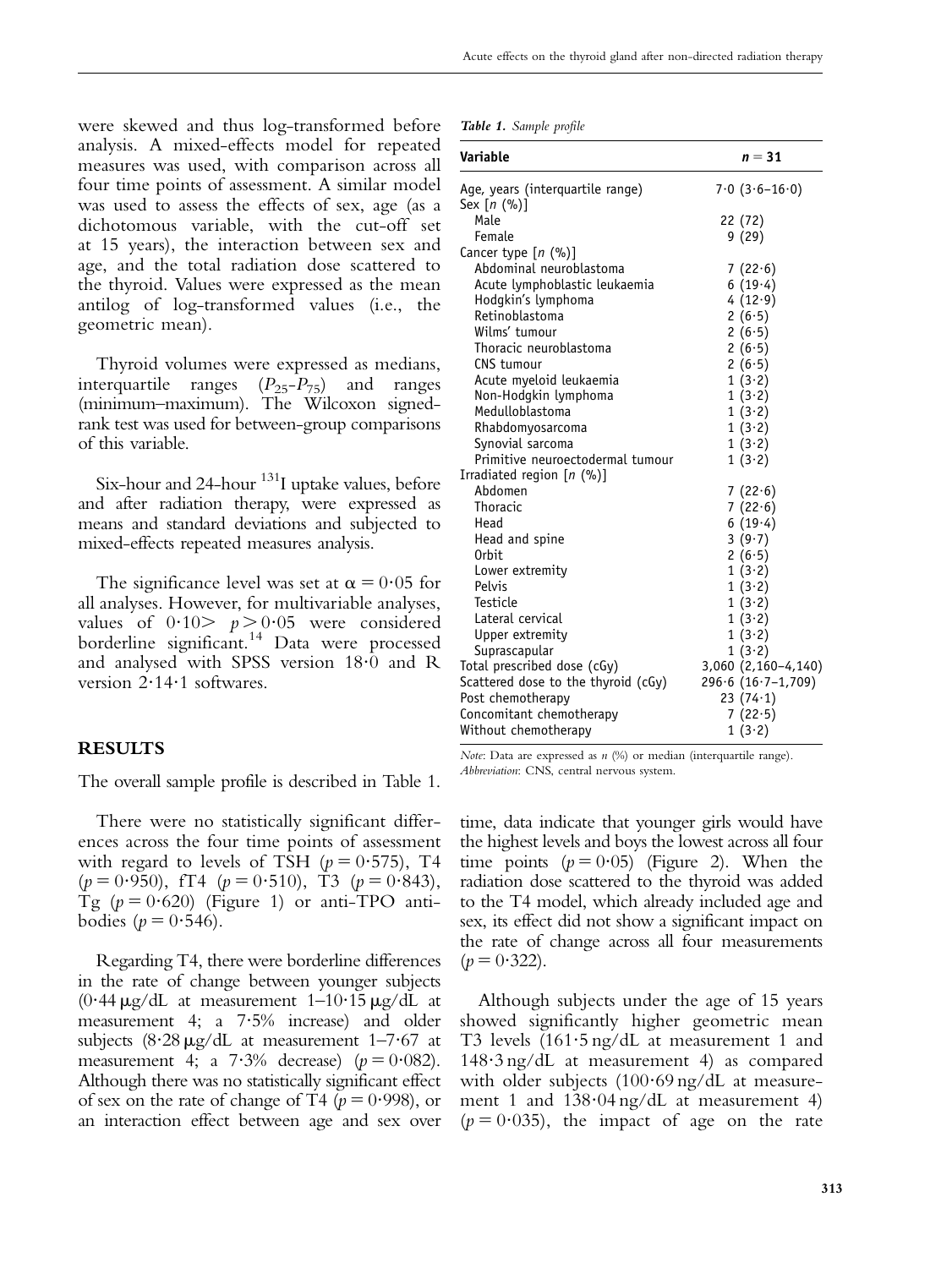<span id="page-4-0"></span>

Figure 1. Line plots with geometric means and 95% confidence intervals representing the variation observed along four measurements for selected variables.

Abbreviations: T3, triiodothyronine; fT4, free thyroxine; T4, thyroxine; TSH, Thyroid-stimulating hormone.

of change was not statistically significant  $(p = 0.306)$ . In addition, in a model adjusting for the combined effects of age ( $\leq 15$  or  $\geq 15$ years), sex, and radiation dose scattered to the thyroid, none of the factors was significantly associated with T3.

Geometric mean thyroglobulin levels were higher in under-15s  $(21.03 \text{ ng/mL})$  at measurement 1 and  $29.02 \text{ ng/mL}$  at measurement 4) than in older subjects  $(12.3 \text{ ng/mL}$  at measurement 1 and  $12.6$  ng/mL at measurement 4)



Figure 2. Line profiles of estimated marginal means obtained in the linear mixed model for thyroxine  $(T4)$ .



Figure 3. Line profiles of estimated marginal means obtained in the linear mixed model for thyroglobulin.

 $(p = 0.026)$ . Furthermore, the rate of change was higher in younger subjects (38% increase for under-15s versus  $2.3\%$  increase for over-15s;  $p = 0.085$ ) and higher among girls (51% increase for girls versus 3% increase for boys;  $p = 0.065$ ) (Figure 3). The addition of radiation dose scattered to the thyroid to the Tg model did not show any significant effect.

Stratification of patients into age groups  $\approx 15$ and  $\geq$ 15 years) failed to show any differences in the rates of change of TSH ( $p = 0.812$ ), fT4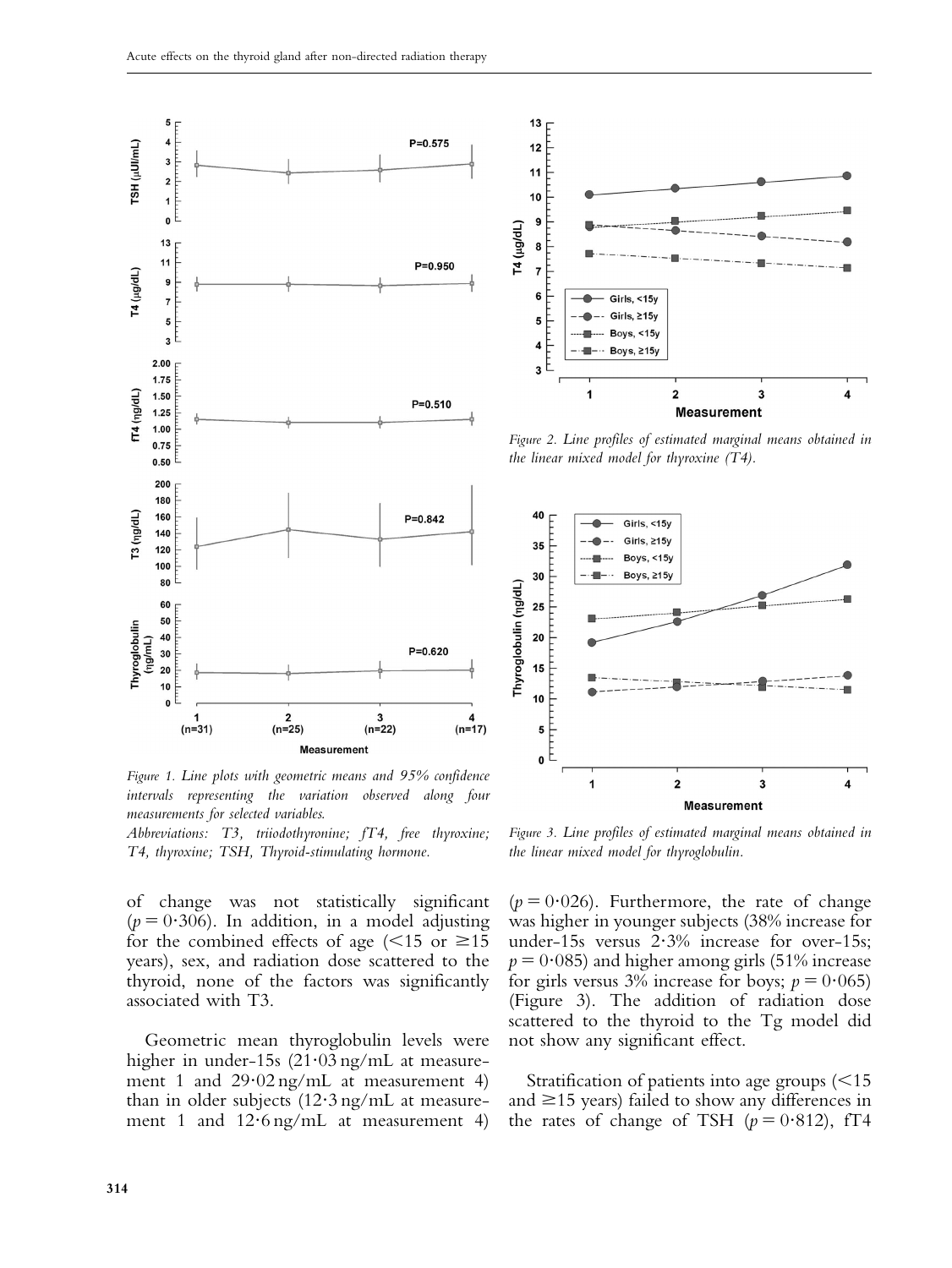$(p = 0.488)$  or anti-TPO antibodies  $(p = 0.250)$ . In addition, sex and radiation dose scattered to the thyroid did not show any significant effect when added to these models.

Median thyroid volumes were  $3.50 \text{ cm}^3$ (IQR: 1?60–4?41; range: 1?14–12?78) before radiation therapy and  $3.87 \text{ cm}^3$  (IQR:  $2.06-4.56$ ; range:  $1.25-15.83$ ) shortly thereafter. There was no significant difference between these values  $(p = 0.692)$ .

Mean 131I uptake at 6 and 24 hours was  $25.4 \pm 10.2\%$  and  $25.1 \pm 8.9\%$ , respectively, before radiation therapy and  $27.2 \pm 12.0\%$ and  $25.1 \pm 8.6\%$ , respectively, after radiation therapy. There were no statistically significant differences among these four values ( $p = 0.92$ ).

#### DISCUSSION

Most studies of the effects of radiation on the thyroid are retrospective, which hinders assessment of the dose–injury relationship. In children, the distance between the thyroid gland and other organs is shorter because of body size, and cell replication is greater. These factors might increase the susceptibility of the gland even if scattered radiation doses were lower.

In this study, there were no differences in TSH, T4, fT4, total T3, Tg or anti-TPO values over the 3-month assessment period. The radiation dose scattered to the thyroid may have been too low for detection of any changes within this period, which does not rule out the possibility of such changes surfacing during long-term follow-up. Furthermore, the sample size may have been too small to demonstrate changes. Nishiyama et al.<sup>[13](#page-6-0)</sup> and Bakhshandeh et al.[15](#page-6-0) reported decreased TSH and increased T4 levels, the former occurring shortly after radiation therapy and the latter during treatment. In these studies, radiation was directed to the neck or head and neck, respectively, and the dose scattered to the thyroid was higher. The highest dose scattered to the thyroid in the present study was  $296.6 \text{ cGy}$ , at the end of treatment, whereas the first changes in the Bakhshandeh et  $al^{15}$  study were only detected at 1,200 cGy.

In the Childhood Cancer Survivor Study,<sup>[8](#page-6-0)</sup> the incidence of hypothyroidism was higher in children receiving radiation therapy after the age of 15 than in younger patients. In our study, using the same stratification strategy, detectable differences were observed in T4, T3 and Tg levels, which were higher in patients under the age of 15. T4 and Tg levels were also higher in female patients. These differences may correspond to physiological behaviour before treat-ment.<sup>[16](#page-6-0),[17](#page-6-0)</sup> Acutely increased T4 and Tg levels after radiation therapy in younger subjects may indicate greater cell sensitivity. Further studies involving more patients are warranted to answer these questions.

In our sample, there were no differences in thyroid volume before and shortly after radiation therapy. This may have been due to the rather short study interval. In a prior, retrospective study assessing late effects of non-directed radiation therapy on the thyroid (mean follow-up time:  $7.3 \pm 3.62$  years), we detected hypothyroidism and smaller thyroid volume, and we inferred these two findings were associated.<sup>[7](#page-6-0)</sup>

In this study,  $131$  uptake was performed to detect cell injury, which could not be observed by this method. However, the optimal timing for scans was unknown, and there was no evidence as to whether radiation scattered to the thyroid would produce any significant changes. This technique was previously used in patients who received radiation therapy to the neck and presented with clinical signs and symptoms of thyrotoxicosis within 2 weeks of treatment, and were thus diagnosed with thyrotoxic thyroiditis.<sup>[18,19](#page-6-0)</sup>

This was the first prospective study assessing early effects of scattered radiation on the thyroid in children and adolescents undergoing radiation therapy targeted to different sites. Perhaps a more sensitive method would be required to detect radiation injury induced by the low doses to which patients were exposed in this study  $- a$ method such as colour Doppler ultrasonography, which is capable of demonstrating vascular changes and changes in echogenicity.[15](#page-6-0) It is important that such early changes are known so that prophylactic measures can be instigated in an attempt to prevent the development of